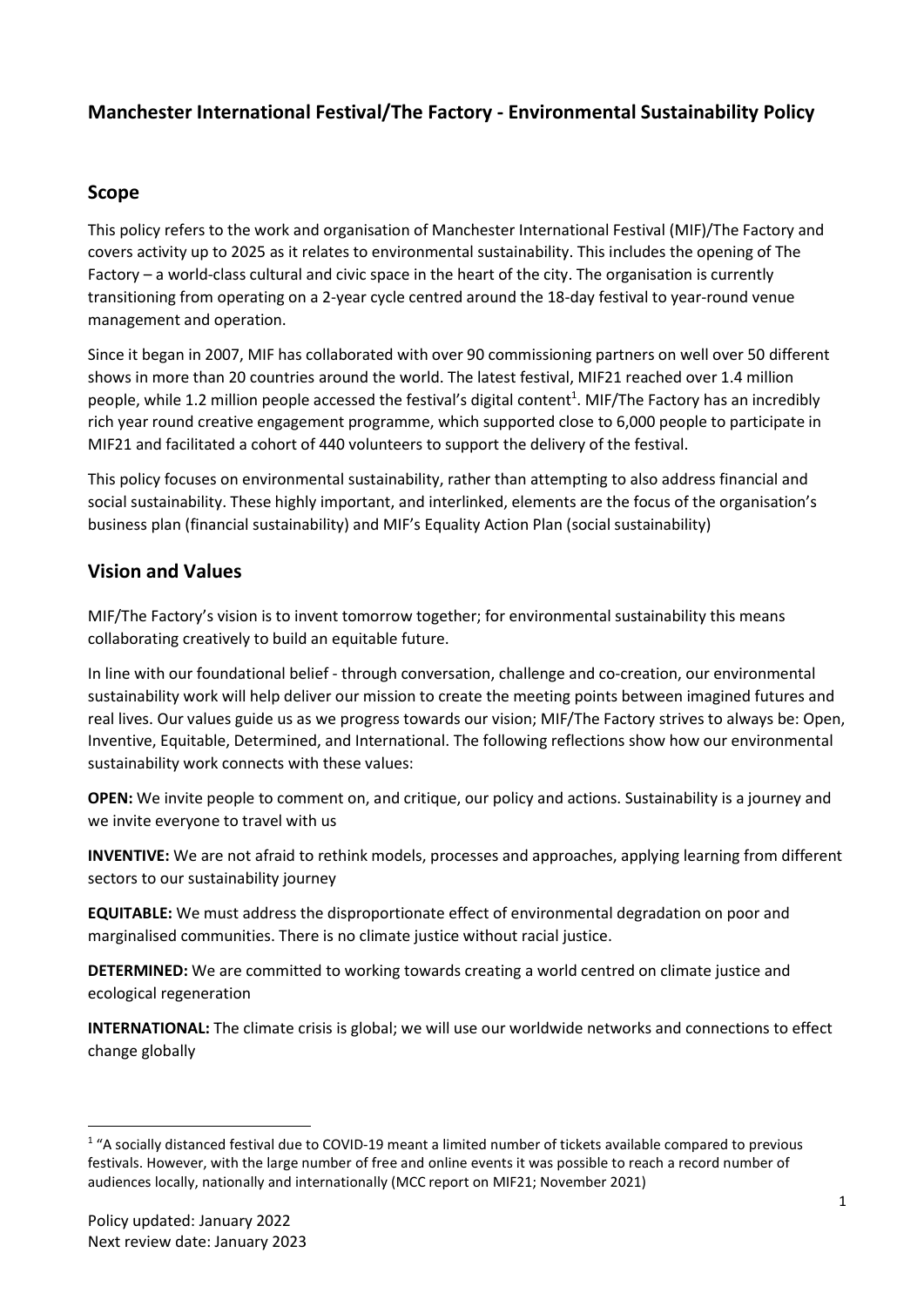# Commitments and Aims

MIF aims to support seven of the 17 UN Sustainable Development Goals (UNSDGs). Whilst much of this is outside the scope of the environmental sustainability policy it is referenced here as reminder that all three pillars of sustainable development are interlinked:

- Goal 5: Achieve gender equality and empower all women and girls
- Goal 7: Ensure access to affordable, reliable, sustainable and modern energy
- Goal 8: Promote inclusive and sustainable economic growth, employment and decent work for all
- Goal 10: Reduce inequality within and among countries
- Goal 11: Make cities inclusive, safe, resilient and sustainable
- Goal 12: Ensure sustainable consumption and production patterns
- Goal 13: Take urgent action to combat climate change and its impacts<sup>2</sup>

We are committed to supporting the ambitions of the Paris Agreement of December 2015 to limit global temperature rise to below 2C against pre-industrial levels. We are committed to the UK Climate Change Act (2008), and as part of GMAST (the regional creative and cultural sector network) we are committed to working collectively to deliver regional climate target targets - for the city region to be carbon neutral by 2038, as set out in the Manchester City Council (MCC) and Greater Manchester Combined Authority (GMCA) environmental strategies.

#### GMCA 2019-2024 aims:<sup>3</sup>

- 1. For our city region to be carbon neutral by 2038 and to meet carbon budgets that comply with international commitments.
- 2. To improve our air quality, meeting World Health Organisation guidelines on air quality by 2030 and supporting the UK Government in meeting and maintaining all thresholds for key air pollutants at the earliest date.
- 3. To put us on a path to being a circular economy, recycling 65% of our municipal waste by 2035 and reducing the amount of waste we produce.
- 4. To protect, maintain and enhance our natural environment for all our benefit, taking steps to implement and achieve environmental net gain.
- 5. To be prepared for the impacts of climate change and already be adapting to the future changes from any increase in climate shocks and stresses

The following strategic objectives are included in MIF/The Factory's business planning, shaping activity across the organisation in 2022-25. We are committed to:

- Developing and embedding environmental responsibility best practice and innovation into models and processes for developing and distributing work (invent)
- Equipping the creative workforce of the future with environmental responsibility understanding and skills (tomorrow)
- Making The Factory an extraordinary building for environmental responsibility and to communicate this to audiences in a manner that inspires them to think and act more sustainably (together)

Progress with these objectives will be monitored and reported on a quarterly basis.

<sup>&</sup>lt;sup>2</sup> Accessed through https://www.un.org/sustainabledevelopment/. Assessment of the SDGs was carried out by the Environmental Sustainability Manager. Commitments are reviewed and updated as required on an annual basis <sup>3</sup> 5 Year Environmental Plan for Greater Manchester, Executive Summary 2019-24, p7